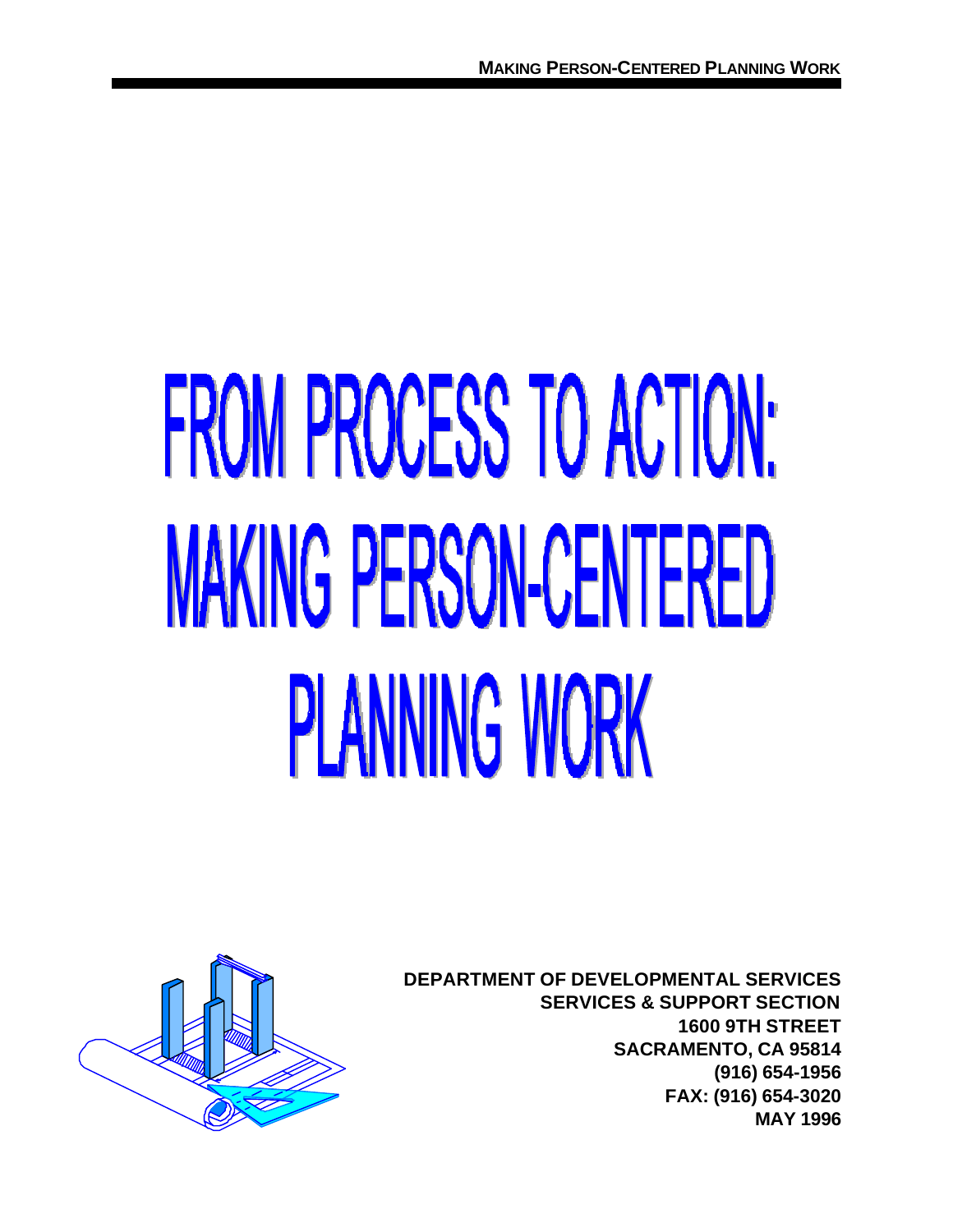# **A Quick Look**

# **FROM PROCESS TO ACTION: MAKING PERSON-CENTERED PLANNING WORK**

This guide suggests ways to **put the Individual Program Plan into action**. Getting mutual agreement and commitment about who - does what - by when is essential to any action plan. Things need to happen if consumers are to reach their preferred future.



# **THE PERSON-CENTERED PLANNING PROCESS**

Person-centered planning assists consumers and their families build capacities and capabilities by providing an opportunity to involve interested people in their lives. This planning effort is not a single event or meeting, but a series of discussions or interactions among a team of people including the consumer, family, service coordinator and others.

The planning process focuses on the person and the person's dreams for a preferred future. As part of the planning process, the consumer describes: a preferred place to live, favorite people to socialize with, and preferred types of daily activities. This description is called a preferred future, and is based on the consumer's strengths, capabilities, preferences, lifestyle and cultural background.

The question that often remains after the planning discussions is, "How do we get this done?" Moving from process to action means that the consumer's planning team decides **who - does what - by when**. The following questions may help in reaching the necessary decisions.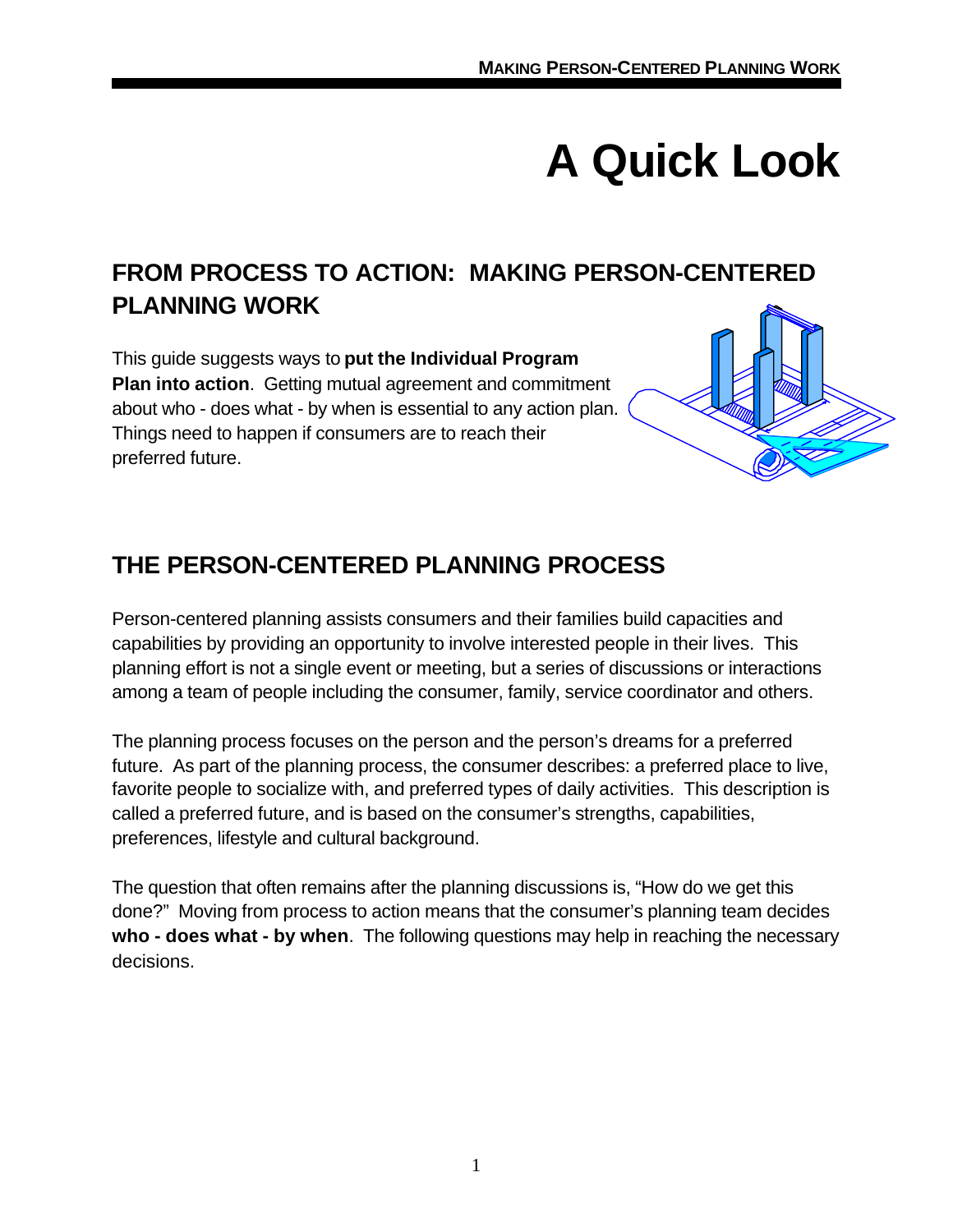#### **WHO**

Getting commitment from everyone involved to do what they decided to do is the first step in making person-centered planning work. For example, someone offers to help the consumer shop for some necessary articles of clothing. Great! But will they need help to get to the store? Who will actually pay for the clothing?

- 1. If the consumer's planning team has found a need for a service or support to complete a particular action item, who can commit to providing that service or support? A relative? A friend? A neighbor? A volunteer organization? Is it necessary to find a paid professional to provide the needed service or support?
- 2. If a needed service or support must be delivered by a paid professional, who is responsible for paying the professional? A publicly funded agency that provides the same services to all Californians? An insurance agency? The regional center?
- 3. If the regional center is paying for the service or support, does the chosen professional have a good track record? Have similar consumers served by this provider been satisfied? Is this the most cost-effective provider?

# **DOES WHAT**

Specific actions will be necessary to turn the planning process into a work in progress. The necessary activities must be described so clearly that everyone can understand what is being done, and why. It is a good idea to try to explain each activity in a way that allows everyone to know when it is completed.

4. What specific activities will have to be completed to make the desired progress? Will it help to break these activities into smaller steps? Is there a particular order for these activities?

Each activity will have some effect on the consumer. Deciding how to deal with predictable effects will sometimes change the team's perspective on what activities need to be completed.